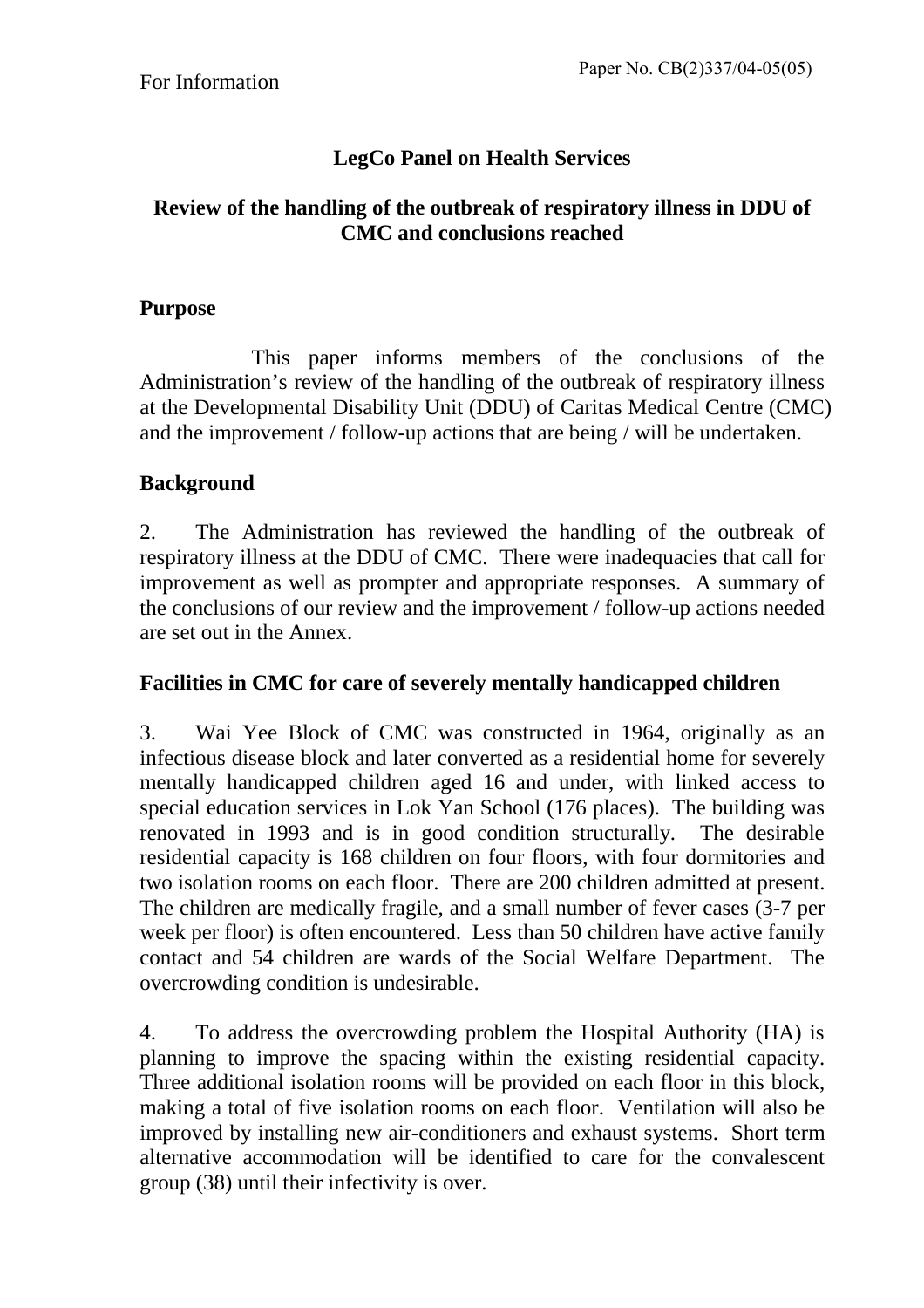5. It should be noted that Wai Yee Block has all along been intended to be a residential home for severely mentally handicapped children providing long stay residential care with linked schooling, not a clinical environment for treatment of any disease / illness from which they may suffer, although traditionally this block has been part of CMC. The setting of Wai Yee Block is meant to be homelike so that the children can enjoy the comfort and care a home provides. When a child suffers from minor illness which does not normally require hospitalisation, the nursing staff will let him/her stay in the block for treatment and recovery. If any child suffers from any illness that normally requires hospitalisation, he / she should be transferred to the appropriate paediatric ward of the hospital for treatment. As such, we do not believe the setting and design of Wai Yee Block need major change.

6. It is noted that the international trend in caring for these children is for them to be cared for in the community or in small group homes. In this connection, as a medium to long-term measure, CMC will seek to explore the possibility of discharging children to small group homes or other long stay care facilities. In the longer term, HA will liaise with NGOs, the Social Welfare Department and Paediatric groups to seek to provide community, social and psychological support for those families willing to care for their children at home. HA will also enhance perinatal / post brain-insult counselling to better prepare and support parents to take long-term care of these children at home.

Health, Welfare and Food Bureau December 2004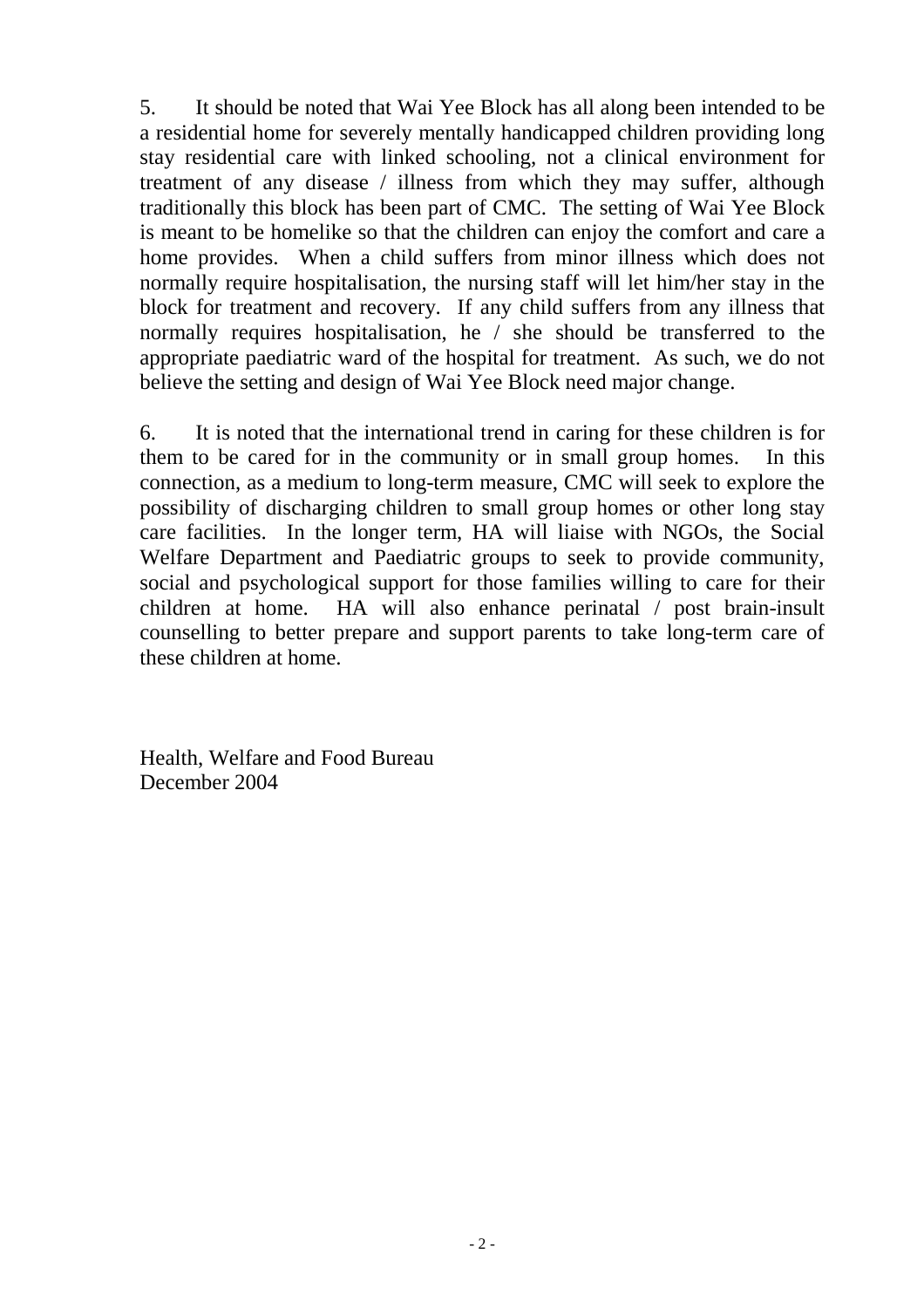| <b>Conclusions reached</b>                                                                                                                                                                                                                                                                                                                                                       | Improvement that will be effected /<br><b>Follow-up action required</b>                                                                                                                                                                                                                                                                                                                          |
|----------------------------------------------------------------------------------------------------------------------------------------------------------------------------------------------------------------------------------------------------------------------------------------------------------------------------------------------------------------------------------|--------------------------------------------------------------------------------------------------------------------------------------------------------------------------------------------------------------------------------------------------------------------------------------------------------------------------------------------------------------------------------------------------|
| Between $7 - 8$ Nov, 4 fever cases on<br>2 floors were detected and the sick<br>children were isolated in accordance<br>with protocol. The Infection Control<br>Team of CMC was notified and the<br>Team gave advice appropriately.                                                                                                                                              | Not Applicable                                                                                                                                                                                                                                                                                                                                                                                   |
| As the no. of fever cases increased, •<br>the situation was not communicated<br>to the senior management of CMC<br>sufficiently<br>promptly.<br>Consequentially there was a delay in<br>reporting to the Cluster Infection<br>Control<br>Officer (CICO), HA's                                                                                                                    | Strict adherence to reporting the<br>occurrence of more than 3 fever<br>cases concurrently to hospital<br>senior management who will then<br>the CICO<br>alert<br>and<br><b>CHP</b><br>immediately.                                                                                                                                                                                              |
| Central Committee on Infectious<br>Disease (CCID) and the Centre of<br>Health Protection (CHP) and in viral /<br>bacteriological investigations.<br>Judgement in the<br>timing<br>of<br>implementation of the agreed protocol<br>for reporting (more than 3 fever cases<br>which fulfilled the case definition to<br>the<br>HCE<br>and consequently<br>CCID/CHP/CCE) was flawed. | CICO and CHP representatives<br>will be involved in the hospital's<br>outbreak control efforts as soon as<br>they are alerted, and decide on<br>whether alert should be raised and<br>professional support or supervision<br>should be strengthened. The CHP<br>should co-ordinate all resources<br>required to control the outbreak,<br>and should only withdraw after the<br>outbreak is over. |
|                                                                                                                                                                                                                                                                                                                                                                                  | CMC to submit weekly reports of<br>the occurrence of infectious<br>disease in the DDU to the CHP.                                                                                                                                                                                                                                                                                                |
| Children from different<br>floors $\bullet$<br>attended the same class at the Lok<br>School.<br>Schooling<br>Yan<br>was<br>suspended for the children on two<br>floors on 11 Nov and then for the rest<br>on 12 Nov. School classes might<br>have provided an opportunity for<br>cross-infection to occur.                                                                       | Enhance infection control training<br>for school staff.<br>Stop mixing of children from<br>different floors in the same class<br>when outbreak occurs.                                                                                                                                                                                                                                           |